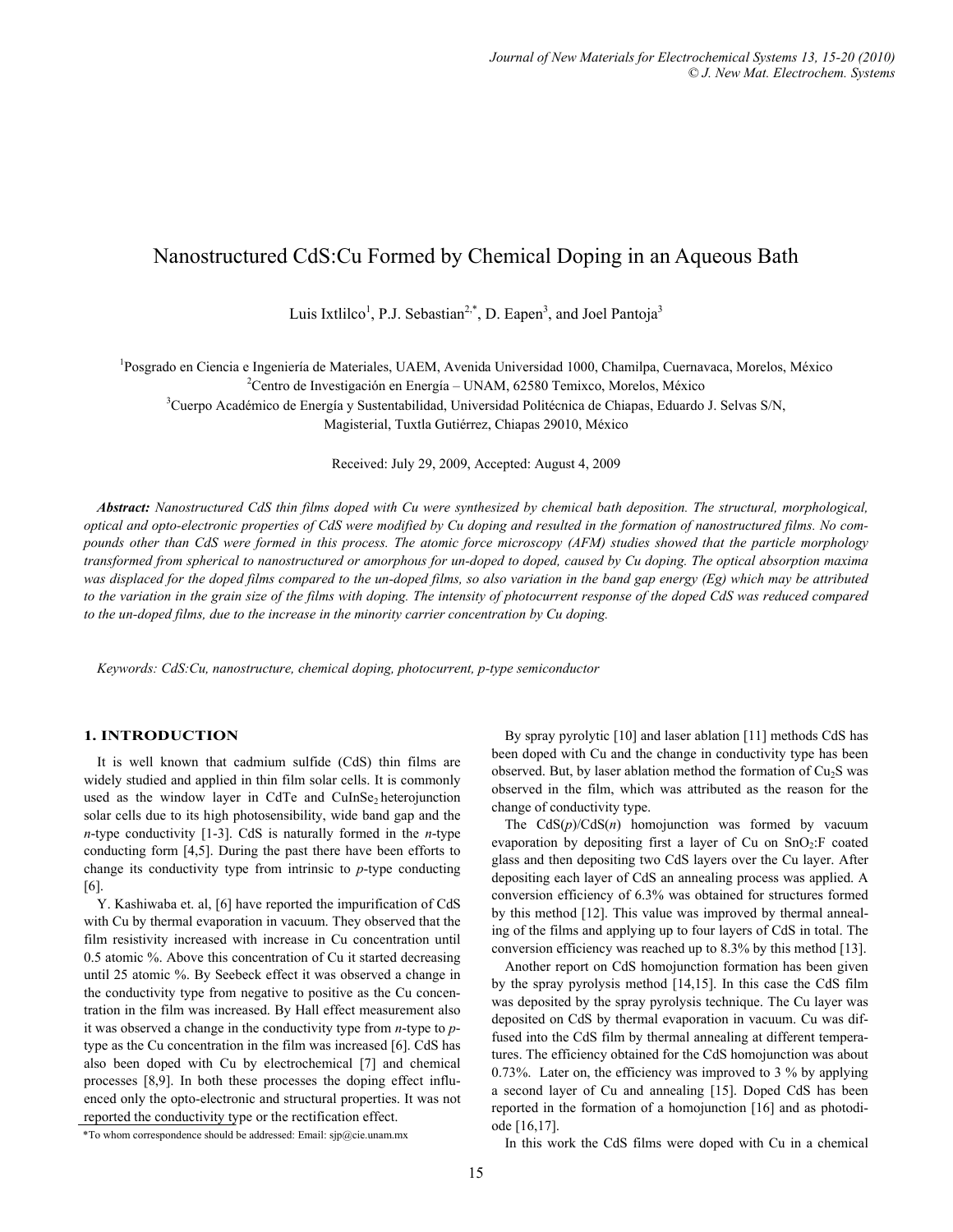bath. It was done in a chemical bath containing 75 ml of 1 M  $Cd(NO<sub>3</sub>)<sub>2</sub>$ , 45 ml of 1 M  $C<sub>6</sub>H<sub>5</sub>Na<sub>3</sub>O<sub>7</sub>$ , 6 ml of 1 M NH<sub>4</sub>OH, 15 ml of  $H_2NCSNH_2$ , and 6 to 30 ml of 0.0075 M CuCl<sub>2</sub> was added to the chemical bath depending on the level of doping needed. Asdeposited films were annealed in nitrogen atmosphere at different temperatures.

## **2. EXPERIMENTAL**

The CdS and CdS(Cu) thin films were prepared by the chemical bath deposition method. The chemical bath employed was already reported by other authors from our center [18,19]. The bath composition consisted of 75 ml of 0.1 M Cd(NO<sub>3</sub>)<sub>2</sub>, 45 ml of 1 M  $Na<sub>3</sub>C<sub>6</sub>H<sub>5</sub>O<sub>7</sub>$ , 6 ml of 14.4 M aqueous NH<sub>3</sub>, 15 ml of 1 M  $[SC(NH<sub>2</sub>)<sub>2</sub>]$  and the bath volume was adjusted to 300 ml by adding tri-distilled water. The chemical bath was prepared in a closed flask with multiple entrances. The Corning glass substrates of 75 mm  $\times$ 25 mm  $\times$  1 mm dimensions were vertically immersed in the chemical bath. The bath temperature was maintained at 60°C using a flatplate heater. The deposition time was programmed for 6 hrs. The films were withdrawn, washed in tri-distilled water and dried in hot air from blowing air heater. For the deposition of the Cu doped films the same bath composition was used with the addition of  $0.0075$  M CuCl<sub>2</sub> in quantities varying from 6 to 30 ml.

The CdS and CdS(Cu) films were subjected to a post-deposition heat treatment in nitrogen atmosphere in a closed chamber at different temperatures during one hour with the intention of improving its properties.

The film thickness was measured using an Alpha Step 100 perfilometer. The structural characterization was done by the x-ray diffraction technique with a Rigaku DMAX X-ray diffractometer using Cu -  $K_{\alpha}$  radiation. Normally the XRD technique utilizes two modes of measurements, the powder diffraction for bulk materials (θ -2θ) and grazing incidence (θ < 1 degree) for thin films.

The particle size was measured using the program Jade 6.5 available with the diffractomer. In this study we used the 2θ mode for the analysis of the films. The transmittance and specular reflectance of the films were studied, in the spectral region  $0.19 - 2.5$   $\mu$ m, with a Shimadzu uv 3101 PC spectrophotometer. The photocurrent response of the films was studied using a programmable voltage source Keithley 230 and a digital multimeter Keithley 619. Once the film resistance got stabilized in the dark the current in the dark was measured for 100 seconds, then the sample was illuminated and the photocurrent was measured under illumination for another 100 seconds and finally the falling photocurrent was measured for 100 seconds once the illumination was cut off. A tungsten-halogen lamp of 2.5  $kWm<sup>2</sup>$  intensity was used for the illumination of the samples. The measurements were done at different applied voltages varying from 10 to 100 V.

The morphological characterization of the films was done with an atomic force microscope (AFM) utilizing a Scanning Probe Microscope Controller (di-Digital Instruments), which analyzes the sample surface in the tapping mode employing a  $SiN<sub>4</sub>$  tip. The sample conductivity was measured by the hot probe method which involves heating the point on the simple where the positive terminal of the multimeter is connected and the voltage measurement is done. The change of conductivity type is manifested by the variation and change of sign of voltage (positive to negative and vice versa).

# **3. RESULTS AND DISCUSSION**

#### **3.1. The Structural Properties of CdS Thin Films**

The structural properties of the films were studied by x-ray diffraction (XRD). The results for different cases are given in figures 1 and 2. Figure 1 shows the XRD patterns for as-deposited CdS films without and with different quantities of  $CuCl<sub>2</sub>$  in the chemical bath. It is observed in the figure that as-deposited film crystallizes in the hexagonal form, the modification is Greenockite (PDF# 41- 1049). The diffraction peaks approximate the (100), (002) and (101), with a slight preferred orientation along the (100) plane. It is observed that there is a decrease in the peak intensity as the quantity of CuCl2 (0.0075 M) in the chemical bath is increased. The XRD peaks become broader in shape indicating the formation of nanocrystalline structure. This behavior may be attributed to the decrease in grain size of CdS, which showed a grain size of about 14 nm which after CuCl2 addition decreased to about 12 nm. This phenomenon is possible by the substitution of Cd (ionic radius of Cd2+ is 0.97 Å) by Cu (ionic radius of Cu is 0.96 Å) rather than Cu occupying interstitial sites of CdS.

Regarding the heat treated films as shown in figure 2, the CdS



Figure 1. The XRD patterns of as-deposited CdS and CdS(Cu) thin films with different concentration of CuCl2 in the chemical bath.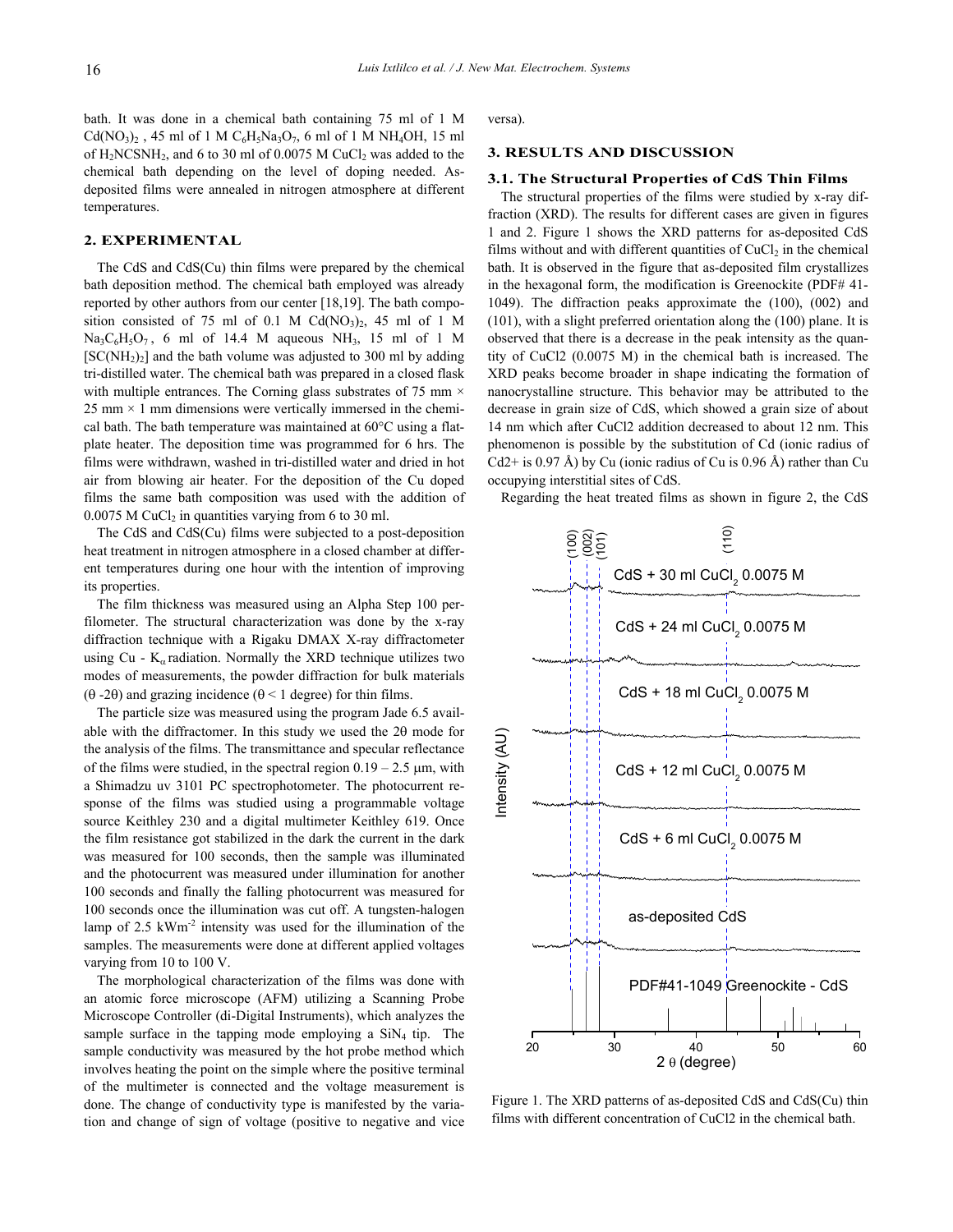

Figure 2. The XRD spectra for CdS and CdS(Cu) films annealed at 400 ºC.



Figure 3. The AFM picture for a CdS film annealed at 350 ºC.



Figure 4. The AFM picture for a CdS(Cu) doped with 6 ml of  $0.0075$  M CuCl<sub>2</sub>) annealed at 350 °C.



Figure 5. The AFM picture for a CdS(Cu) (18 ml of 0.0075 M CuCl<sub>2</sub>) annealed at 350 °C.

(pure) annealed at 400 ºC showed an increase in XRD peak intensity compared to the un-annealed film, indicating an increase in grain size and better crystallinity. But, this trend is reversed when CdS is doped with Cu where the grain size decreased by a few nanometers with the addition of CuCl<sub>2</sub>.

### **3.2. Morphological Characteristics**

As-deposited, annealed and doped CdS films were studied using an atomic force microscope (AFM). All the films were subjected to a heat treatment at 350 ºC before doing the AFM analysis. Figure 3 displays the AFM of an un-doped film. The AFM shows that the film morphology is constituted by spherical particles of approximately 70 to 100 nm. The films grew approximately 230 nm thick. When the film was doped with low Cu concentration (6 ml of  $0.0075$  M CuCl<sub>2</sub> in the chemical bath) it is observed that the film starts loosing its spherical surface morphology (figure 4) and the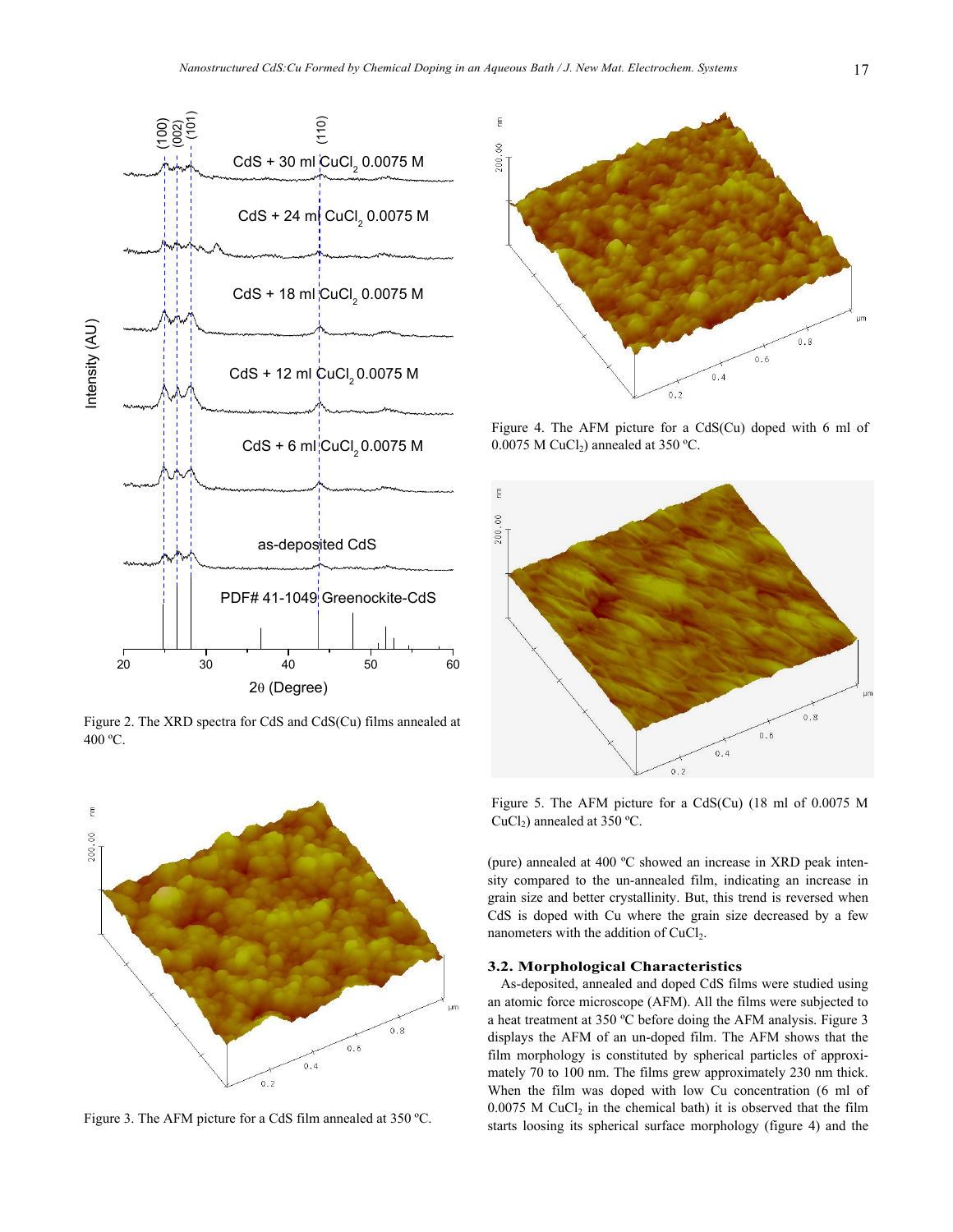

Figure 6. The AFM picture for a CdS(Cu) (30 ml of 0.0075 M CuCl<sub>2</sub>) annealed at 350 °C.

particle size gets diminished. In this case the film grew only about 200 nm. With the addition of more Cu in the film (24 ml of 0.0075 M CuCl2 in the chemical bath) the surface morphology completely changed to amorphous particulate nature (figure 5). The film grew up to 150 nm only. With further addition Cu in the film (30 ml of  $0.0075$  M CuCl<sub>2</sub> in the chemical bath) the film grew up to 90 nm only and the film surface almost totally lost the particulate nature (figure 6). More than this much quantity of  $CuCl<sub>2</sub>$  in the solution it is difficult to grow the film with an appreciable thickness and it started to come off easily.



Figure 8. The optical transmittance and reflectance spectra for CdS films doped with different concentrations of  $0.0075$  M CuCl<sub>2</sub> and annealed at 400 ºC.



Figure 7. The optical transmittance and reflectance spectra for as-deposited Cu doped CdS films.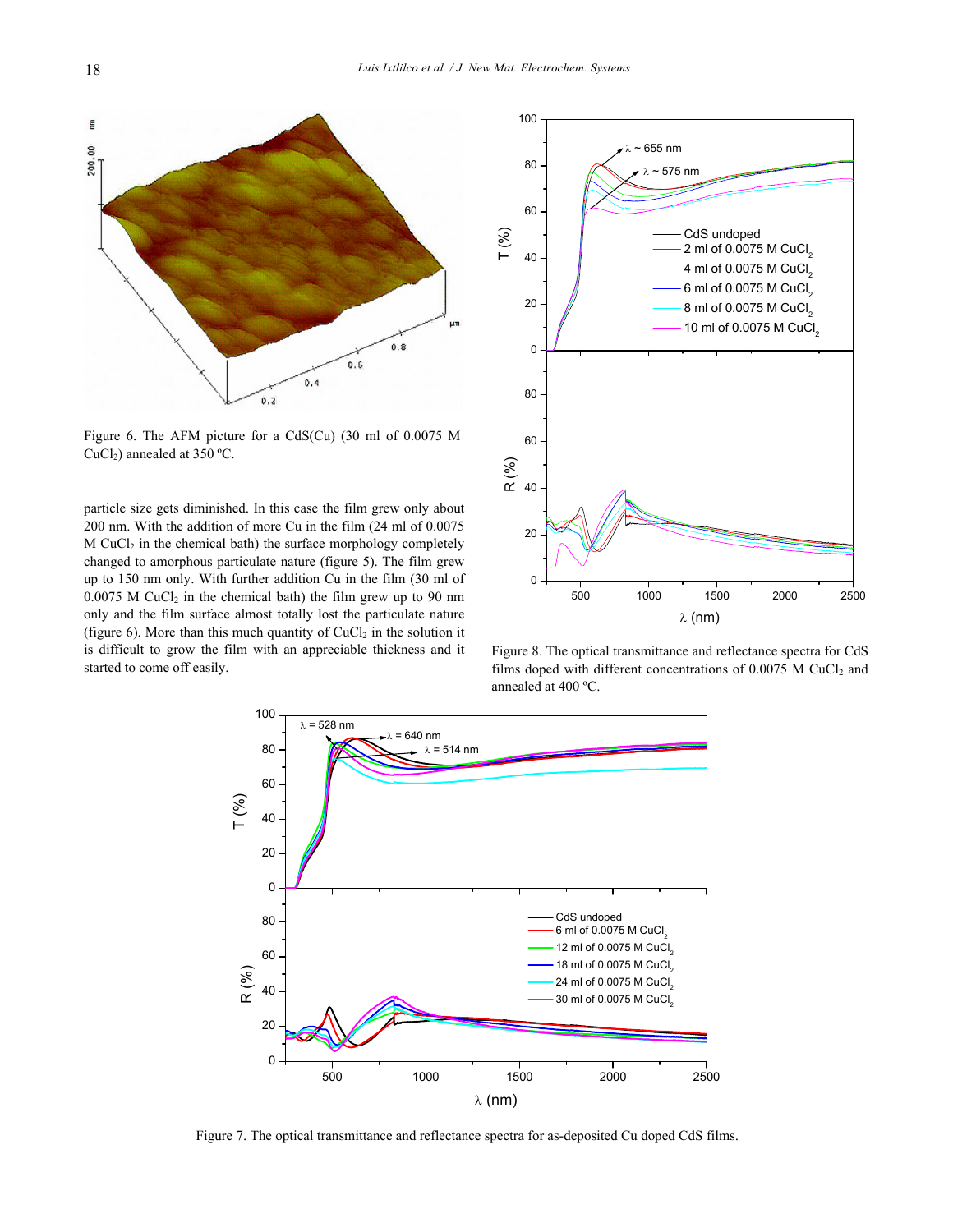

Figure 9. Variation in band gap energy for CdS and CdS(Cu) as a function of annealing temperature.



Figure 10. Photoresponse for the un-doped CdS films as a function of annealing temperature.



Figure 11. Photoresponse for the Cu-doped (24 ml of 0.0075 M) CdS films as a function of annealing temperature.

#### **3.3. Optical Properties of the Films**

The deposition period for all the films studied was 6 hours. The optical transmittance for the untreated CdS and CdS(Cu) films (figure 7) was about 60 to 80 % in the visible region. It is known that the optical transmittance is a function of film thickness and the absorption coefficient. A decrease in the optical transmittance and displacement of the absorption peak position to a lower wavelength region (515-650 nm) was observed for the doped films. This decrease was in accordance with the increase in the Cu concentration in the chemical bath. This phenomenon is attributed to the presence of Cu ions at the grain boundaries of CdS. These films were subjected to a heat treatment at 400 ºC. Changes in the absorption peak characteristics were observed for both CdS and CdS:Cu. A decrease in the optical transmittance was observed and the absorption peaks were fell in the 55 to 70 % transmittance range. More over a displacement in the peak position towards the longer wavelength region was observed. Upon comparison of the transmittance and the peak position, it is seen that CdS with higher doping concentration exhibited lower transmittance. This characteristic is due to the grain growth and introduction of Cu ions in the CdS crystalline lattice.

In the band gap (Eg) analysis, figure 9 displays a comparison of the band gap characteristics with respect to the Cu concentration in the bath and the annealing temperature. A decrease in the band gap was observed in accordance with the increase in the Cu concentration in the chemical bath. As the annealing temperature is increased this decrease in band gap is more pronounced. It is possible that this effect is caused by the grain growth, which was observed in the XRD analysis where higher annealing temperature resulted in the increase in the peak intensity. This effect can also be caused by the better Cu mobility in the film and hence more Cu doping in the CdS lattice with increase in annealing temperature

#### **3.4. Electrical Properties**

It is known that CdS is usually possesses high electrical resistance (10<sup>10</sup> – 10<sup>12</sup> Ω) and photosensitivity (~10<sup>7</sup>). Photoresponse studies were carried out on CdS to analyze the influence of Cu doping and annealing effect (figures 10 and 11). Figure 10 displays the temperature dependence of the photocurrent response of the undoped CdS films annealed at different temperatures. The dark current of the films remained at  $1x10^{-12}$  A. It is observed that with an external applied voltage of 10 V the photocurrent response was increased by an average of about five orders of magnitude. The average photocurrent was about  $1\times10^{-8}$  A. This trend was seen for the simples with annealing temperatures up to 250 ºC. As the annealing temperature increased above 250 ºC the photocurrent response started decreasing to reach until an order of magnitude. This decrease in photoresponse is attributed to the film grain growth and hence decrease in the life time of the charge carriers. This effect is caused also by the reduction in the number of recombination centers due to increase in annealing temperature.

Analyzing the photoresponse of the Cu doped CdS films (18 ml of 0.0075 M CuCl<sub>2</sub>) annealed at different temperatures (Fig 11), it is observed that up to 200 ºC the doped films exhibit a photocurrent response of tour orders of magnitude with an average photocurrent of  $1\times10^{-8}$  A. The dark current remained at  $1\times10^{-12}$  A. With further increase in annealing temperature the photoresponse decreased further to reach 2 orders of magnitude for the films annealed at 250